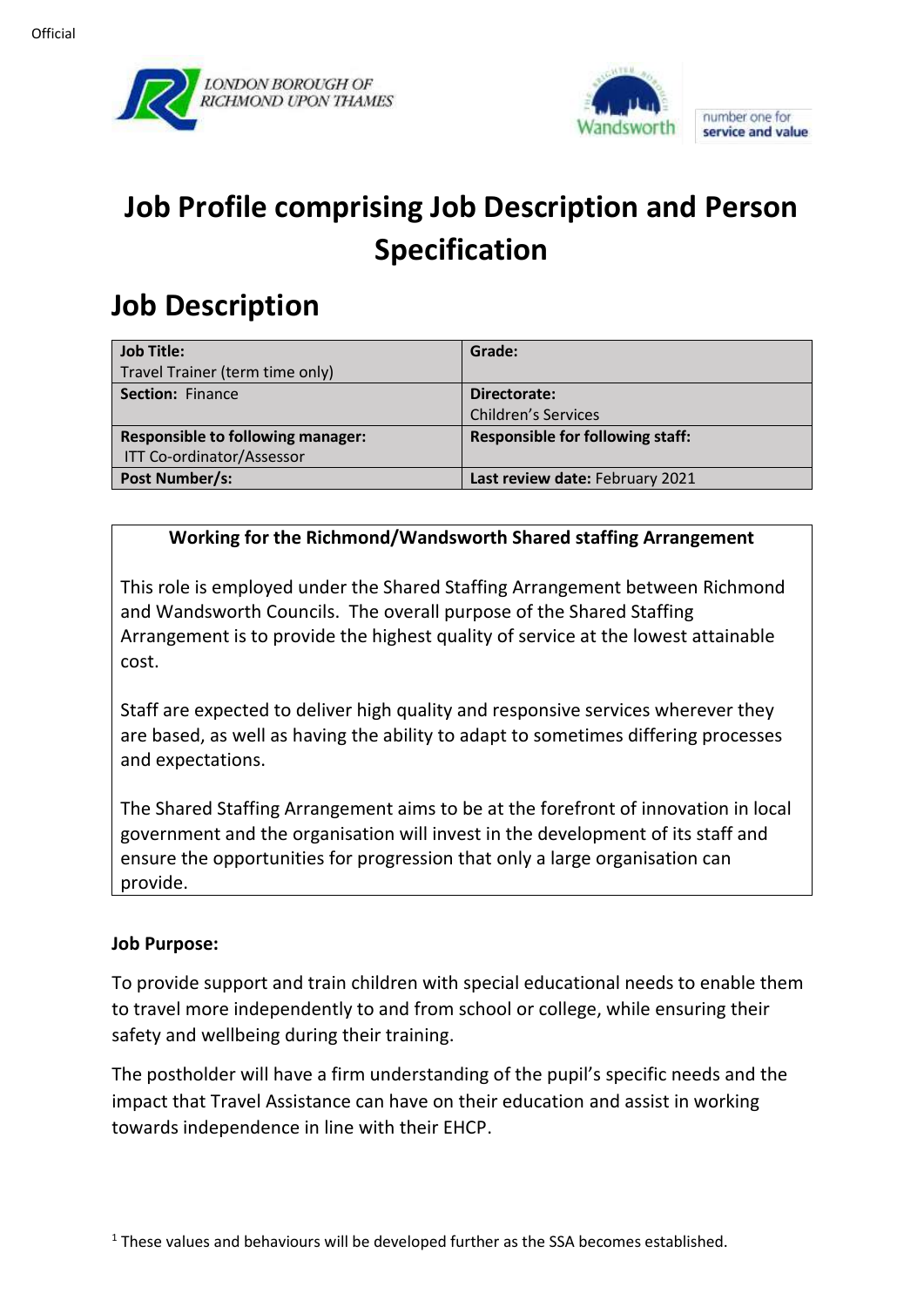



The postholder will work closely with those with travel responsibilities in schools, the Special Needs Assessment Service (SNAS), and other Council services, as relevant.

#### **Specific Duties and Responsibilities:**

- To cooperate with the Travel Training Co-ordinator to deliver the ITT service in partnership with the schools, colleges and families.
- To support children with special educational needs to travel independently by walking or using public transport.
- To assess the needs of prospective trainees. This may involve consulting with any relevant parent/carers and support workers, before deciding upon the most appropriate person-centred travel training plan.
- To work with parents/carers to implement the travel training programme.
- To keep detailed and accurate records of the service provided.
- Write full reports which detail student progress and future recommendations.
- To provide and promote a culture of safe practice and support.
- To support, attend and promote workshops provided by ITT service

#### **Generic Duties and Responsibilities:**

- To contribute to the continuous improvement of the services of the Boroughs of Wandsworth and Richmond.
- To comply with relevant Codes of Practice, including the Code of Conduct and policies concerning data protection and health and safety.
- To adhere to security controls and requirements as mandated by the SSA's policies, procedures and local risk assessments to maintain confidentiality, integrity, availability and legal compliance of information and systems.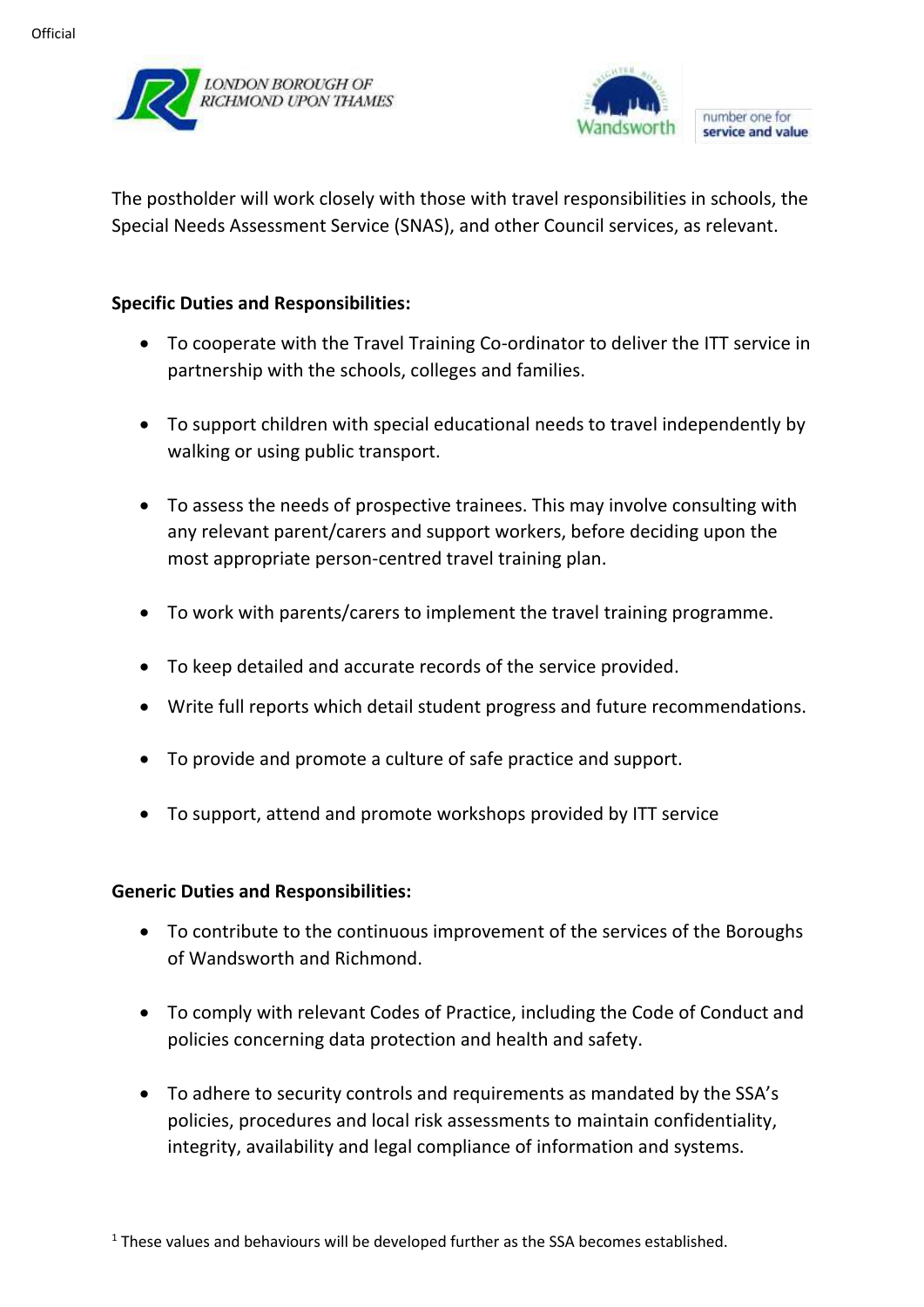



- To promote equality, diversity protocol/policy and working to create and maintain a safe, supportive and welcoming environment where all people are treated with dignity and their identity and culture are valued and respected.
- To understand both Councils duties and responsibilities for safeguarding children, young people adults as they apply to the role within the council.
- The Shared Staffing Arrangement will keep its structures under continual review as a result of the postholder should expect to carry out any other reasonable overall function, commensurate with the level of the post.

# **Person Specification**

| <b>Job Title:</b>                        | Grade:                                  |
|------------------------------------------|-----------------------------------------|
| Travel Trainer (term time only)          |                                         |
| <b>Section: Finance</b>                  | Directorate:                            |
|                                          | <b>Children's Services</b>              |
| <b>Responsible to following manager:</b> | <b>Responsible for following staff:</b> |
| <b>ITT Coordinator/Assessor</b>          | n/a                                     |
| Post Number/s:                           | Last review date: January 2021          |

## **Our values and Behaviours<sup>1</sup>**

The values and behaviours we seek from our staff draw on the high standards of the two boroughs, and we price these qualities in particular:

- Taking responsibility and being accountable for achieving the best possible outcomes across teams/services – a 'can do' attitude to work whilst able to positively manage own and staff behaviours/stress through effective decision making, communication, staff management, and work prioritisation.
- Continuously seeking better value for money and improved outcomes/more efficient processes across teams/services
- Focusing on residents and service users, both external and internal, and ensuring they receive the highest standards of service provision.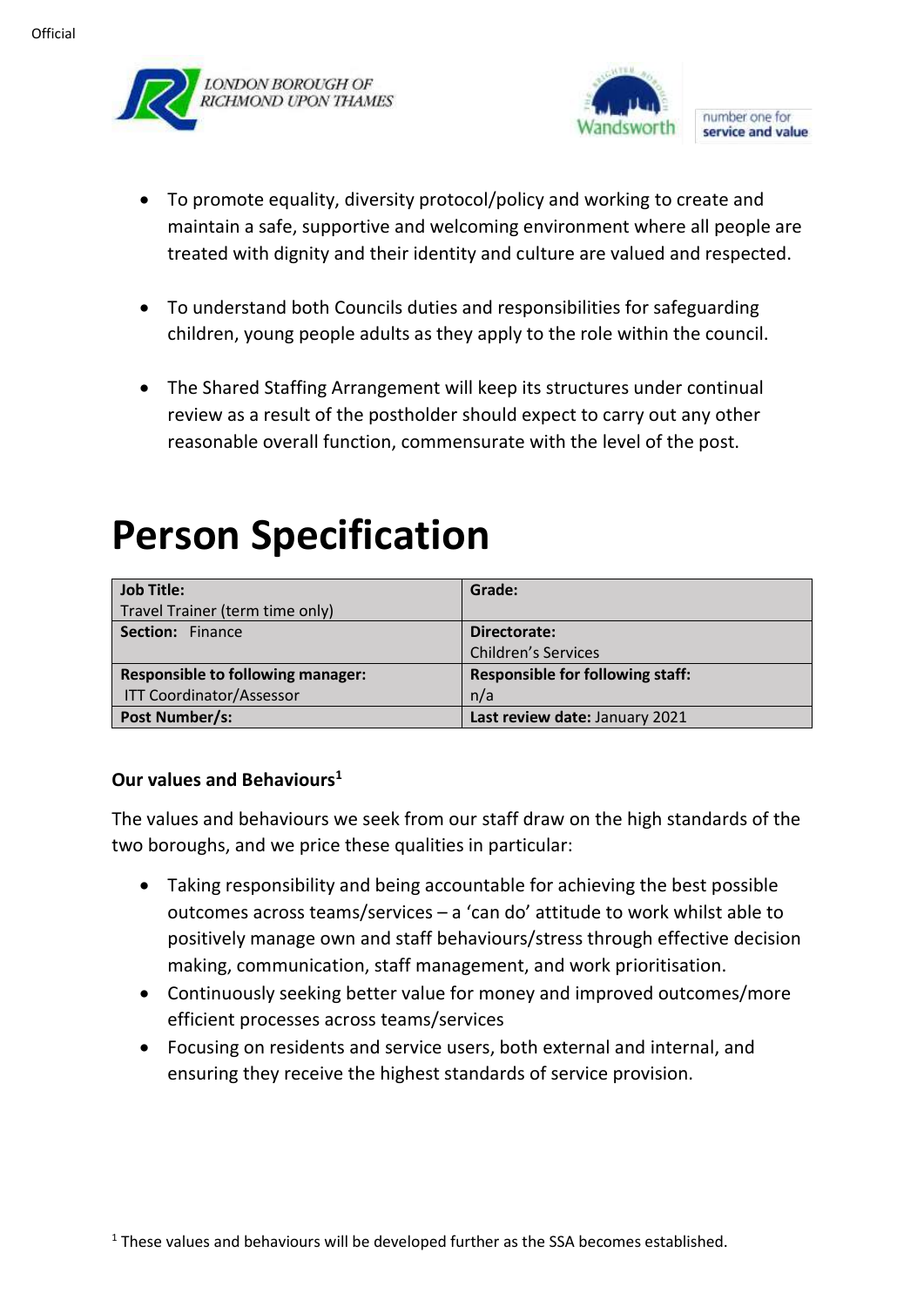



| <b>Person Specification Requirements</b>                        | <b>Assessed by A</b> |
|-----------------------------------------------------------------|----------------------|
|                                                                 | and                  |
|                                                                 | I/T/C/D/E            |
|                                                                 | (see below           |
|                                                                 | for                  |
|                                                                 | explanation)         |
| <b>Skills</b>                                                   |                      |
| Excellent communication skills, both written and oral English   | A/I/E                |
| Empathetic approach                                             | I/E                  |
| Be able to use own initiative                                   | I/E                  |
| Stay calm under pressure and stay patient in stressful          | I/E                  |
| situations                                                      |                      |
| Time management and task prioritisation                         | A/I/E                |
| Ability to organise and prioritise workload, to work under      | A/I/E                |
| pressure and meet deadlines                                     |                      |
| <b>Report writing skills</b>                                    | A/I/E/T              |
| Resilient communicator with ability to influence and engage to  | A/I/E                |
| inspire and motivate                                            |                      |
| <b>Knowledge and experience</b>                                 |                      |
| Have previous experience with young people or vulnerable        | A/I/E                |
| adults with learning disabilities and/or physical disabilities  |                      |
| Understanding of what it means to keep yourself and others as   | A/I/E/T              |
| safe as possible                                                |                      |
| Able to use both online journey planning tools and travel plans | A/I/E/T              |
| Ability to plan journeys and read timetables                    | A/I/E/T              |
| Have previous experience of Independent Travel Training         | A/D                  |
| Knowledge and experience of inclusive engagement methods        | A/I/D                |
| for young people                                                |                      |
| Good geographical knowledge of the Wandsworth Borough and       | A/I/E/T              |
| Greater London.                                                 |                      |
| Excellent working knowledge of IT packages (MS word, outlook    | A/I/E/T              |
| and other applications)                                         |                      |
| <b>Qualifications</b>                                           |                      |
| First aid qualification                                         | A/D/C                |

 $1$  These values and behaviours will be developed further as the SSA becomes established.